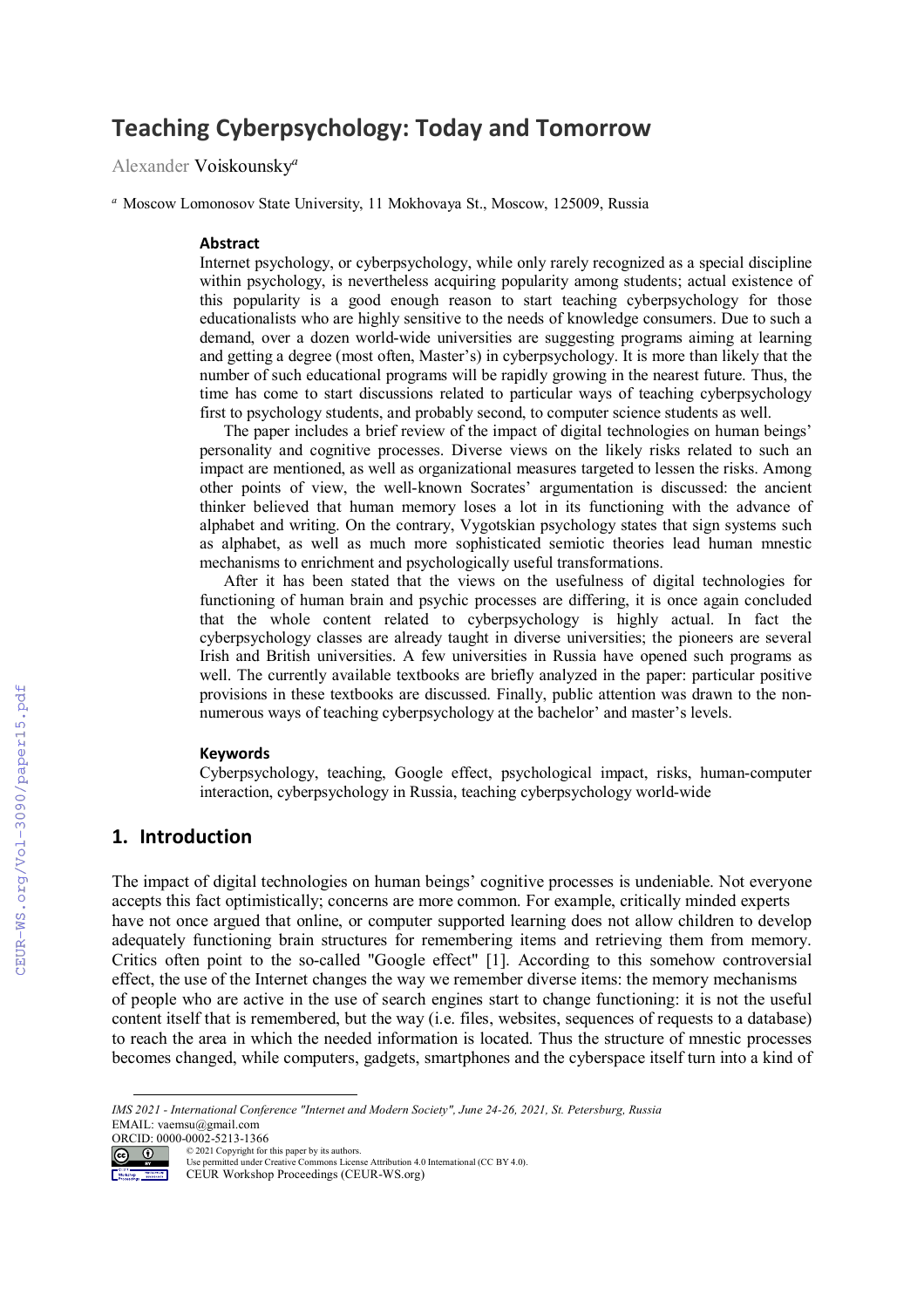"external memory." Some social and psychological transformations of this type were predicted long time ago by McLuhan [2], who passed away shortly before the rise of the digital revolution.

## **2. Digital Technologies and Human Brain: Positive or Negative Collaboration?**

Similarly to the abovementioned transformation of psychological processes responsible for memory functioning, thinking-related operations and volitional processes get modified as well. Besides, the haptic mechanisms of tactile sensitivity may suffer due to excessive symbolization, which replaces processes regulating the acquisition of proprioceptive sensitivity while doing screen work, even when 3D systems are used. In addition, it is often argued that social relationships in an online environment are not equivalent to real-life relationships of liking, friendship, antipathy, love, or dislike due to a lack of experience in online empathy or incomplete knowledge related to its acquisition as well as delayed formation of emotional intelligence. Usual squabbles between teenagers, often short-lived, may become presumably stagnant, embrace a large audience, and turn into cyberbullying or cybermobbing mixed with patterns of hate speech. Taken younger students, the skills responsible for mental arithmetic calculations stay underdeveloped due to the easiness of calculations mediated by the smartphone's "calculate" option. Finally, success in popular video games correlates with prolonged gaming sessions; that means, effectiveness of studies at high-schools or universities suffers, while the interest to mastering a particular profession becomes delayed. At the same time, in the absence of the necessity to take accurate and long notes by hand, fluent shorthand skills become impaired and fine motor skills stay insufficiently developed.

Dozens of such "horror stories" as well as real-life warnings referring to the so-called "Digital Dementia," partly supported by results of refined neuroscience experiments are presented in the monograph by a German scholar M. Spitzer [3]. His views have been supported by numerous educationalists. Many arguable considerations on the theme, based on diverse perspectives, have been expressed recently [4, 5, 6]. Patterns of peculiar folklore have developed around the intrusion of digital technologies into everybody's private life – school studies, work, recreation, gaming, factchecking and information retrieval, small talk, etc. These patterns may insert a touch of mysticism; for example, some websites are believed to be associated with biographies of people (actually, females) who were either never born or happened to mysteriously disappear [7]. A huge number of people, mostly young or very young, deal with fantasies, with historic or futuristic content when they play Massively Multiplayer Online (MMO) Games. An abundance of magical content gradually passed from the still far-off times when their parents or older brothers/sisters enjoyed playing text-only roleplaying games called MUDs – this abbreviation means either multi-user dungeon, or multi-user dimension together with multi-user domain, and most likely, all the three interpretations together [8].

Attempts to develop adequate psychological mechanisms for multitasking are often argued to lead, for the most part, to slower performance of work activities, since "simultaneously" and "concurrently" performed actions are in fact performed in turn, while the attention mechanisms perform frequent cognitive switches [9, 10] . At the same time, an opposite viewpoint on multitasking – being a rare personal ability or a skill highly developed within the representatives of the youngest generations – is widely presented and substantiated in the current literature [11, 12].

In fact, many caveats are debatable, except that cyberbullying has become a real problem that is difficult to solve, and the dangers of the Internet addiction (the preferred term for the latter is nowadays the "problematic" use of the digital technologies) are becoming a reality [13]. Namely, in 2018 the World Health Organization (WHO) selected the addiction to video games (but neither an addiction to interactions via social media or other types of addictive behavior in the cyberspace) and included a corresponding section in the revised International Classification of Diseases (ICD-11 handbook. The American Psychiatric Association, which is responsible for updating the Diagnostic and Statistical Manual of Mental Disorders (DSM) handbook, has not yet included neither video gaming nor any other type of cyber addiction in the revised DSM-5 handbook, while the WHO has recognized this possibility admissible in the near future.

A number of negative aspects of computers, smartphones, gadgets, and the Internet use cannot be investigated and tested until members of the generations who became accustomed to digital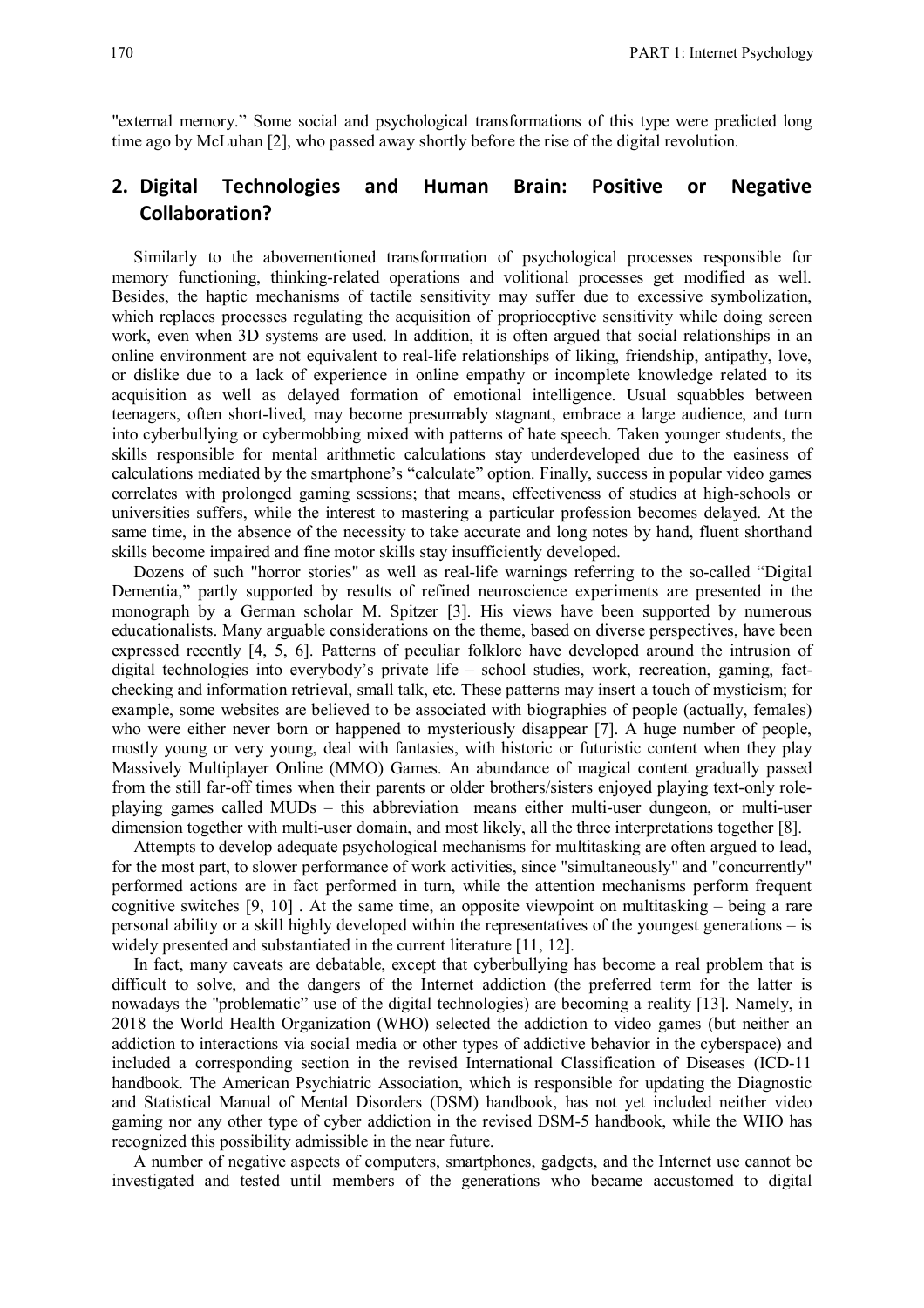technologies in their childhood have matured. Those of them who have already walked this path and managed to describe and reasonably evaluate their experiences have already presented and shown themselves as a highly educated and hardworking generation [14]. Just like other generations and regardless of the use of a particular social medium, they occupy social positions, which they deserve, within long-established human networks [15].

#### **3. Memory and its Instruments – Culture Perspectives**

With all disagreements between contemporary scholars in the details referring to the impact of the modern rapidly developing technologies on human mind, the story actually goes far into the cultural traditions of humankind. Socrates who certainly personified oral culture of truth-seeking techniques, openly expressed his anxiety related to the idea that human beings may use sophisticated means, such as written signs, to proceed in philosophical dialogues and get prepared to win in *maieutike* discussions. Plato who certainly personified an opponent culture, namely epistolary tradition, reported his guru's concern that acquisition of written culture may bring problems, including psychological problems, to human mind.

Coming back to Socrates it is worth to quote a well-known point in the Plato's dialogue "Phaedrus." Namely, the Egyptian king Thamus replies to Theuth, the inventor of signs which enable processes of writing and reading: "In fact, it will introduce forgetfulness into the soul of those who learn it: they will not practice using their memory because they will put their trust in writing, which is external and depends on signs that belong to others, instead of trying to remember from the inside, completely on their own. You have not discovered a potion for remembering, but for reminding; you provide your students with the appearance of wisdom, not with its reality. Your invention will enable them to hear many things without being properly taught, and they will imagine that they have come to know much while for the most part they will know nothing. And they will be difficult to get along with, since they will merely appear to be wise instead of really being so" [16, 551-552].

It is quite easy to admit that king Thamus' concerns did not play an important role throughout the history of civilization. Indeed, our culture has been enriched with various artefacts mediating human cognitive processes such as remembering, perception, differentiation, thinking and decision making, imagination, recognition of visual, haptic and oral (especially verbal) stimuli, etc. It was rather rarely that scholars would come across "practitioners of mnemonics" in terms of Umberto Eco who recalled several old-time stories referring to people who lacked the strength to refrain from remembering all the stuff they had a misfortune to bump into [17]. Moreover, Eco criticized the habit common to the younger generations of our contemporaries, namely of making hundreds of photographic images depicting different events or notable places and saving these digital (only rarely printed) images instead of memorizing landscapes or persons in order to get pleased afterwards when and if recall them mentally.

A thorough psychological study of a Russian mnemonist Shereshevsky, briefly called in textbooks as S., was presented in a popular book by Alexander Luria [18], a first-generation follower of Lev Vygotsky – the founder of the cultural psychology theory. Both Eco and Luria insisted that the set of mental processes mentioned above needs to be enlarged and include techniques for forgetting, not only remembering. Umberto Eco sounds critically about processes which may be called the "Google effect" - he stands against "the loss of memory", the process he corresponds with the advance of digital technologies [17]. On the contrary, Lev Vygotsky's theory stands as a basis for investigations of the "Google effect" as well as diverse similar effects. Thus, the cultural psychology is a basis, at least relating to what is being done in Russia, in the field of the Internet psychology or cyberpsychology [19, 20], namely in psychological studies aimed at finding out the numerous effects inherent of intensive investigations of human behavior when it is mediated by all sorts of digital technologies.

The discussion of positive and negative impacts – actual or prospective – of digital technologies on psychic processes needs to go much further; nevertheless, we will not proceed in full depth since this is not the main theme of the current paper. The brief review concentrated exclusively on mnestic processes (rather than many other higher psychological functions, in Vygotsky's terminology) had no other purpose than to illustrate some trends in philosophical, psychological and physiological debates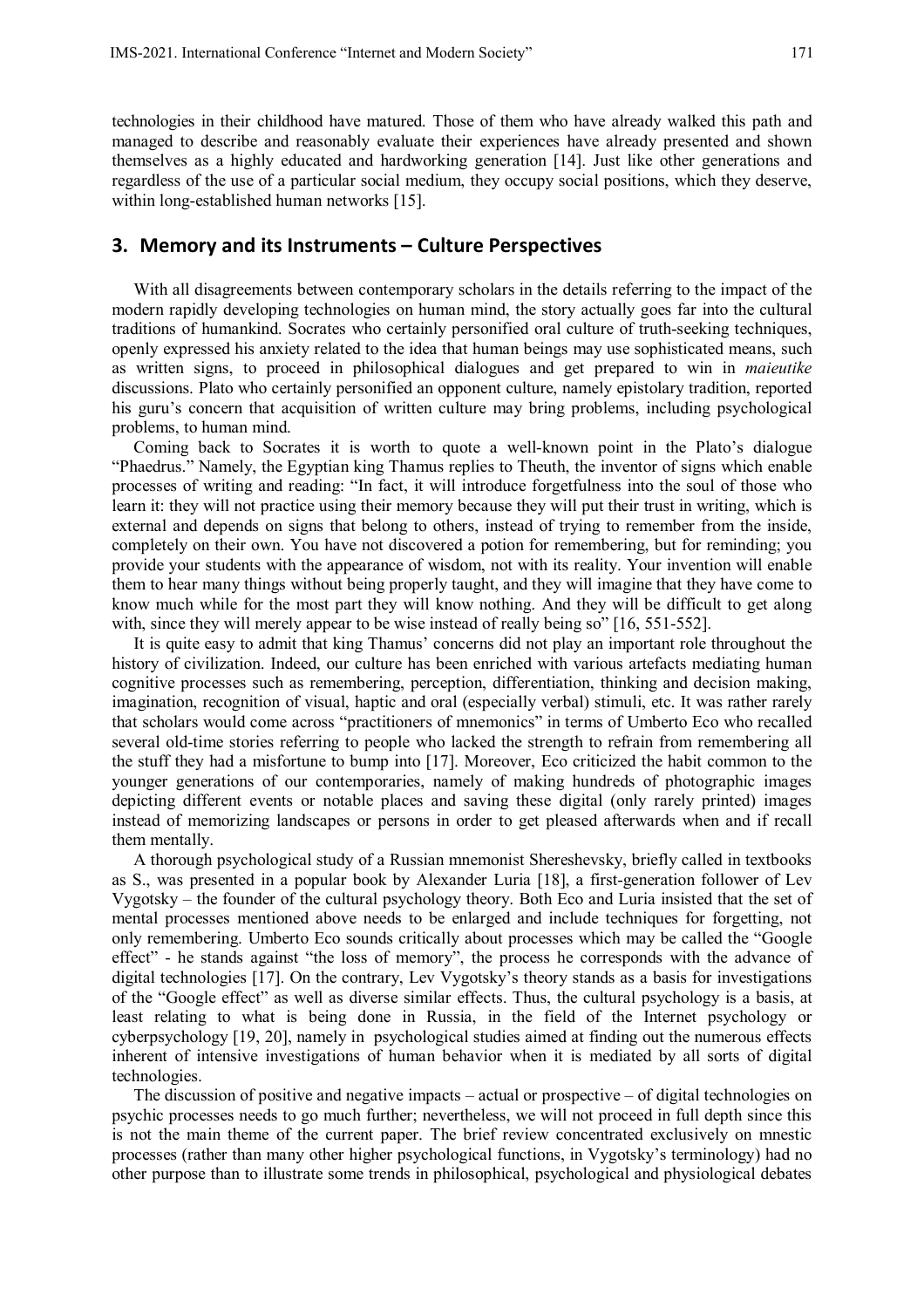coming from the ancient times, with quite a good perspective of turning into an eternal scholar discussion.

### **4. Development of Cyberpsychology in Russia and Abroad**

The cultural history of the Internet development in Russia, mainly parallel to socioeconomic, political, entrepreneurial and legal changes, has been traced in the works of numerous authors and from diverse perspectives, to mention just a few  $[21 - 25]$ . The main areas of research, methodology and variety of behavioral content in the cyberspace related psychological studies, held in Russia, have been presented and discussed elsewhere [20, 26, 27]. Psychological studies referring to the Internet mediated behavior may be collected under an umbrella term cyberpsychology. Taken the worldwide scale, volume and quality (which may very likely called high quality) of relevant publications, the studies referring to cyberpsychology are close to form a mainstream both in modern psychology and in the neighboring disciplines  $[28 - 32]$ .

The Introduction to the most recent volume on cyberpsychology, which brought together an international team of authors, starts with the words saying that cyberpsychology is the "discipline of understanding the psychological processes related to, and underlying, all aspects and features of technologically interconnected human behavior" [32, p. XV]. The chapters collected in the handbook present an up-to-date image referring to the development of cyberpsychology.

The stages of development and the current approaches within the cyberpsychology related research in Russia have been recently overviewed and described [20]. Four stages have been marked. The first stage was pre-Internet one: rather few experts in telecommunications and cybernetics were doing their best to unite the existing computers via networks; psychologists failed to find a better use of their abilities than to study the behavior of specialists united via local area networks (LANs) due to inexistence of global ones. The second stage was characterized by accidental and non-systematic access to global computer networks; at this stage the Vygotskian culture psychology was undoubtedly used as the leading theoretical platform. The third stage coincided with full access of Russian users to the global Internet services; that means, psychologists got a chance to construct reasonably large samples of research participants, and besides, they made a try to apply a variety of theoretical approaches: for example, several studies have been done within the methodology of positive psychology. Finally, the current stage can be characterized as the right time for mass studies of both adults and children, including preschoolers; theoretical variety is widely expanded, compared to the third stage; new areas of research have been developed, such as online addictions or virtual/augmented studies; the cyberpsychology got its place within the bundle of neighboring disciplines, including computer science, education, media studies, medicine, philosophy, communication studies, sociology, culture studies, etc. One of the consequences says it is time to start learning and teaching cyberpsychology.

In the following sections we will briefly discuss the results of our search aimed at identifying institutions that could certainly be named pioneers in teaching cyberpsychology; the main features of appropriate educational programs will be discussed as well. To the best of the author's knowledge there are still not many colleges and universities which provide classes in such a newborn discipline. Nevertheless, it is worth to add that in the last two or three years a certain leap is taking a place: nowadays we can name substantially more such educational institutions than before the specified time. Most usually, the pioneering universities suggest MS degrees and accept students with diverse bachelor's backgrounds – often in media or computer science, education, social care, business administration, etc. That means, the applicants for a master's degree in cyberpsychology may hold diverse BS degrees, not necessarily in psychology. Quite likely, the cyberpsychology curricula should vary according to the specialty the students received earlier. Right now though, this particular aspect cannot be fully covered.

### **5. Teaching Cyberpsychology**

Teaching cyberpsychology seems to be a totally new world-wide experience; generally, this is true but not without a single exception, namely the Cyberpsychology Master's program at the Dun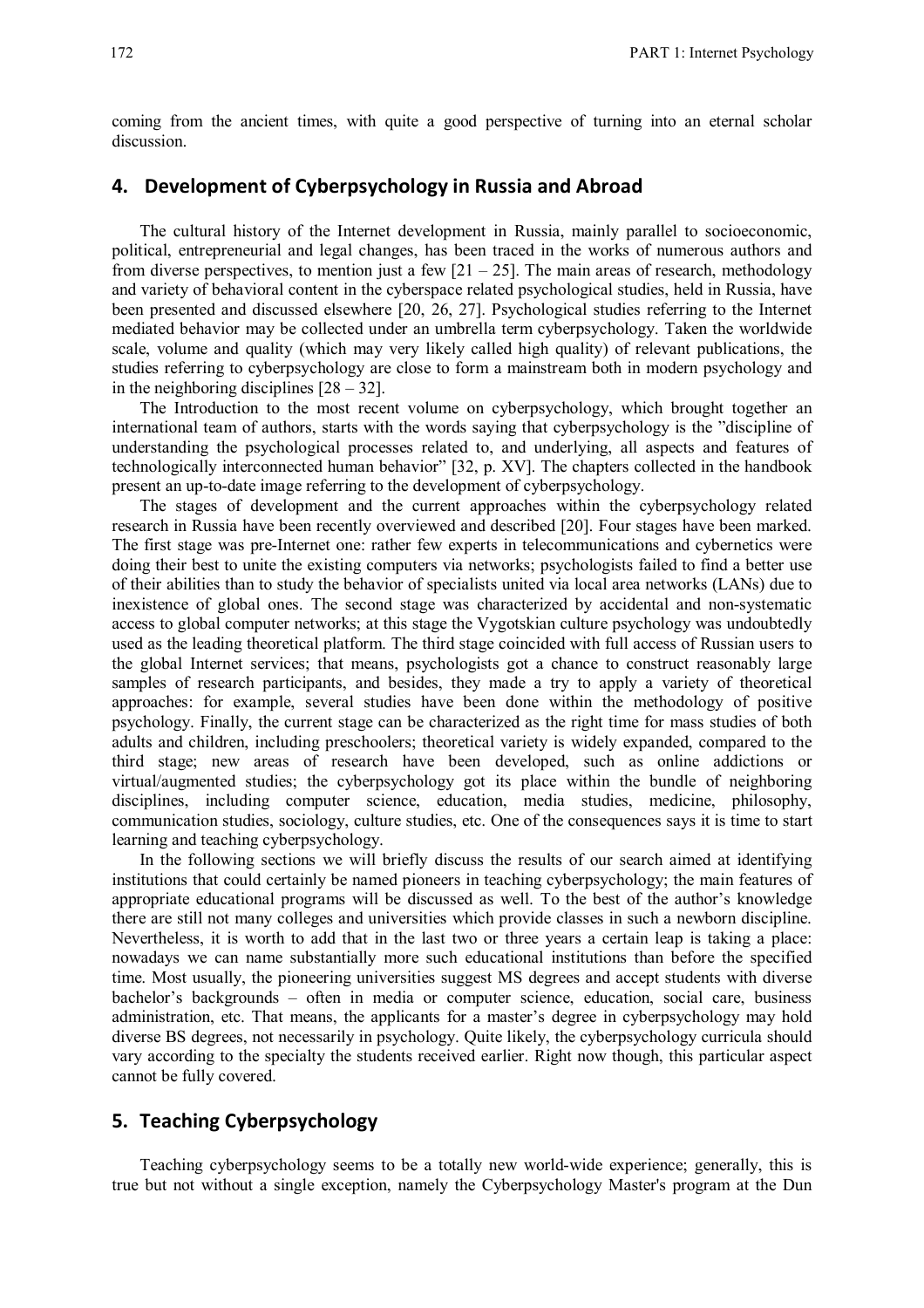Laoghaire Institute of Art, Design and Technology (IADT) in Dublin (Ireland): this program is active for over ten years. Prior to making attempts to get a MS degree, Irish students may take an undergraduate BS program in Psychology and Computing (which is close to being a prerequisite for cyberpsychology as the next degree) from the University College Corc (Ireland).

For almost a decade, the IADT was staying the only spot specializing in teaching cyberpsychology. Currently, there are newer educational options too, mostly from British universities: along with Ireland, the UK is leading the way in training cyberpsychologists. For example, after a short break, the second old Master's program in cyberpsychology is active at the Nottingham Trent University (Nottingham, UK). Given high qualifications of professors and lecturers in the two institutions (IADT and NTU) – they have the priority in teaching cyberpsychology – the quality of knowledge acquired while mastering the fundamentals of the discipline can be considered well advanced.

Other relevant programs in the UK include Bachelor's/Master's in Cyberpsychology from the University of Wolverhampton, the University of Bolton, the University of Buckingham, the University of Central Lancashire in Preston and the Bournemouth University. In the United States, the Cyberpsychology Master's program has been offered at the New Jersey Institute of Technology (NJIT) in Newark (NJ); NJIT is recognized as one of the nation's oldest and best engineering and science schools. Two universities in Virginia must also be mentioned: the Regent University in Virginia Beach and the University of Norfolk. Several specific programs within the relatively broad field of cyberpsychology are suggested elsewhere within the American universities. A program Cyberpsychology and e-Health is open at the University of Sydney, Australia.

Outside the English-speaking world, students too have chances to master cyberpsychology. For example, this specialization is open at the Izmir Bakirçay University in Turkey. The Academic Institute of Psychology (Akademisches Lehrinstitut für Psychologie) at Lübeck, Germany together with the University of Applied Sciences for Management & Communication in Vienna (FHWien der WKW) – the latter recommends itself as «the Austria's leading university of applied sciences for management and communication» - is promoting an MS program «Cyber Psychology of Online Communication». In fact the education under this program is not limited to topics dealing exclusively with social media and online communication: the curriculum includes for example the fundamentals of artificial intelligence, online gaming, e-business and e-commerce – thus covering several most important themes within cyberpsychology. The process of education is conducted exclusively in English, it lasts three semesters with the final exams at Vienna (FHWien der WKW), and – what should be specially mentioned – is operated online: web ads say that this is «a 100 % distance learning degree program, making it easy for you to study while working». The two abovementioned collaborating institutions emphasize that while the successful students will get a master's degree in «Cyber Psychology of Online Communication», they will not get enough competences to apply for a position of "psychologist".

A program Cybertherapy and Neurocognitive Rehabilitation is offered at the University of Lusofona in Lisbon (Portugal): it is related to the use of virtual and augmented reality systems in clinical psychology to perform therapeutic and rehabilitative tasks. The title of this special program corresponds to several problem areas, common for the international community of cyberpsychologists, including psychologists, physiologists and neuroscholars, social workers and specialists in engineering and computer science (primarily in the development and application of virtual and augmented reality systems). Cyberpsychologists are fully involved in research and in applied work of the iACToR members. The community – namely, the International Association of CyberPsychology, Training, and Rehabilitation (iACToR: https://iactor.ning.com/) – organizes annual world-wide working meetings as well as local and/or narrow-topic conferences, when and if there is no threat of pandemia: due to the risks of infection, the last-year annual conference was not held in 2020.

Since the universities in Ireland and in the United Kingdom are leading in terms of training cyberpsychologists, it is not surprising that in these countries there are professional associations which unite educationalists and researchers in the field. Thus, within the Irish Psychological Society there is an offshoot for professionals who study the impact of media, cyberpsychology and additionally art psychology (https://www.psychologicalsociety.ie/groups/Special-Interest-Group-in-Media-the-Arts-and-Cyberpsycholog). The British Society of Psychologists also contains a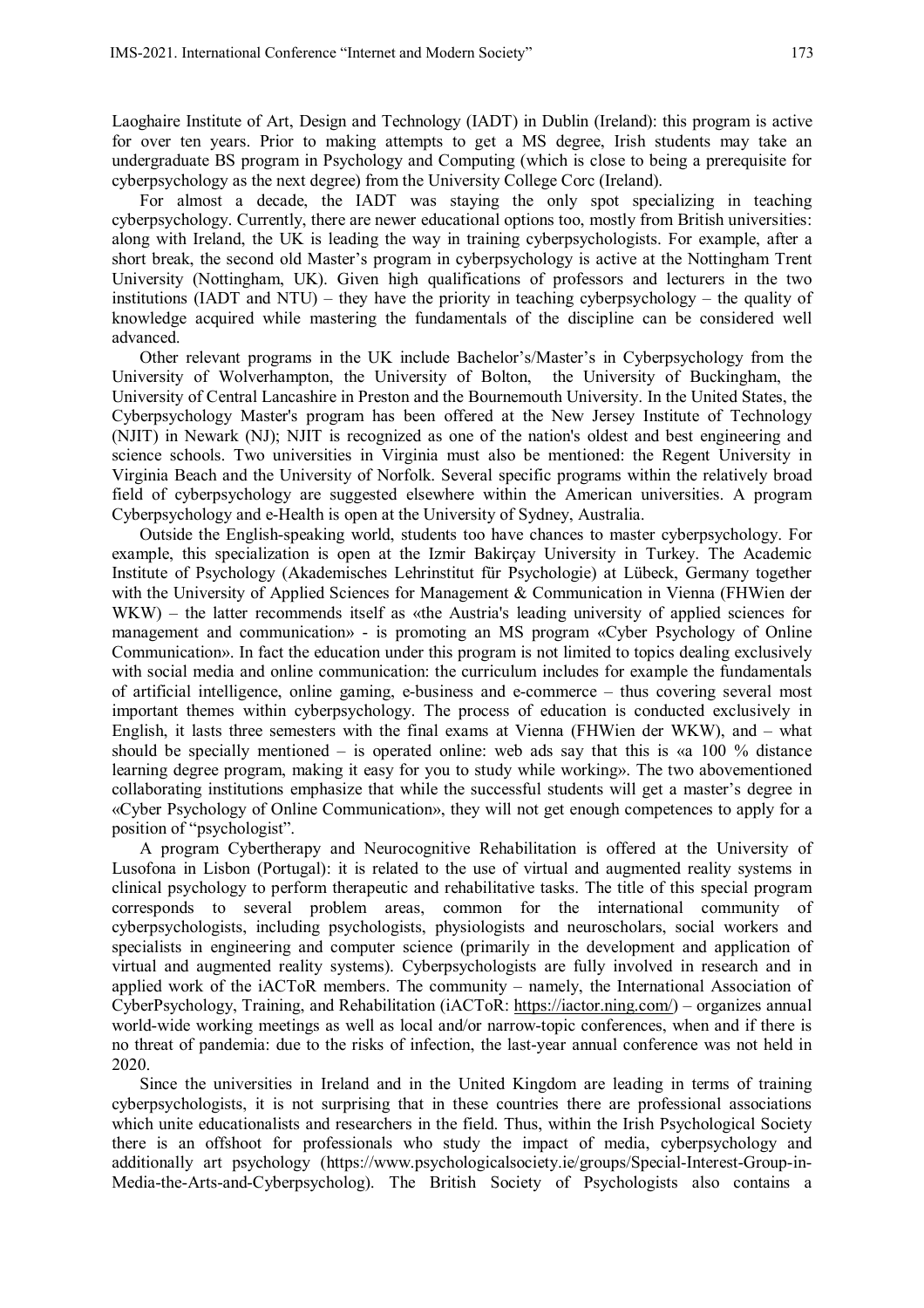Cyberpsychology Section (http://cyberpsychology.org/about-us/). Indian experts within the Cyber Psychology Association suggest various courses dealing with cybersafety and cyberpsychology. Cyberpsychologists in the United States (foreigners are also allowed) are mostly united in the 46th division of the American Psychological Association (APA), called the Society for Media Psychology and Technology of the American Psychological Association (https://www.apa.org/about/division / div46). At the same time, American and international psychologists studying human behavior in cyberspace have not created any global professional associations; many of them are members of the Association of Internet Researchers (www.aoir.org) along with specialists in social or computer science, sociology or media studies.

Thus, we can state some positive shifts in regional educational policy: cyberpsychology is now being taught; there are already university graduates and alumni in Ireland having an academic degree in cyberpsychology; in addition, recently several associations of cyberpsychologists began to be formed within national psychological societies.

#### **5.1. Prospective Ways of Teaching Cyberpsychology**

It is reasonable to start discussing what are (and should be) the ways of teaching the totally new discipline, what is the particular content to be lectured and to be learned by cyberpsychology students? There are several prospective ways, regarding the current teaching and learning perspectives; two of these ways are supported by the published textbooks.

One of the handbooks [28] is an extended version (marked as the second edition) of the textbook on Human-computer interaction (the first edition) – written by Kent Norman. The Human-Computer Interaction (HCI), also known as Computer-Human Interaction (CHI) is a well-developed discipline which is traditionally taught world-wide as a part of computer science programs. Two scholar associations – HCI and CHI – organize in turn yearly conferences with thousands of participants: the discipline is quite a popular research and teaching/learning field. The extended second edition of the handbook [28] include (along with fundamentals of cognitive science, artificial intelligence, software engineering, usability and design of interfaces) purely web behavior content related for example to specifics of personal traits, social media and elements of social psychology, video gaming and digital entertainment, assistive technologies, use of virtual and augmented reality for psychological rehabilitation, etc. Thus in the second edition the author has made a wide step towards the most current issues in cyberpsychology. The Norman's textbook [28] may be universally useful as the major source for teaching cyberpsychology to competent students holding a bachelor degree in computer science.

Another textbook on cyberpsychology was published by psychologists from the Dun Laoghaire Institute of Art, Design and Technology [29]. The Introduction to the book says that a reader may misunderstand "what the difference is between human computer interaction and cyberpsychology. This book focuses on the latter, namely on the psychology of how people behave in a technologically connected environments" (p. XV). While there are indeed good reasons for misunderstanding, the difference from the Norman's attitude towards teaching cyberpsychology is evident. Particularly, content related to HCI is limited to only one (out of 21) chapter, description of cognitive processes is limited to methods of distraction when online, large chapters deal with self-concept, group dynamics, online relations, cyberpathology, cyberpsychological therapy and rehabilitation. Besides, the authors discuss legal issues related to cyberpsychology, as well as specifics of working processes or education online, major issues of online marketing, most popular themes such as psychology of cybersport and gaming. The use of virtual/augmented reality and artificial intelligence systems in psychology is too examined in detail.

It is easy to come to the conclusion that the latter textbook [29] is limited to discussions of web effects, particularly the Internet mediated interaction, cognition and entertainment (including video gaming) and is not designed to cover the ideas and models worked out for human-computer interactions. Not surprisingly, the materials related to the web effects and web behavior are more fully represented in the latter textbook. The materials presented in the former textbook [28] may hardly been taught during rather short time (usually two or three years) of learning to get a Master's degree: that means, this textbook may be used for teaching BS and MS level grades consistently. The latter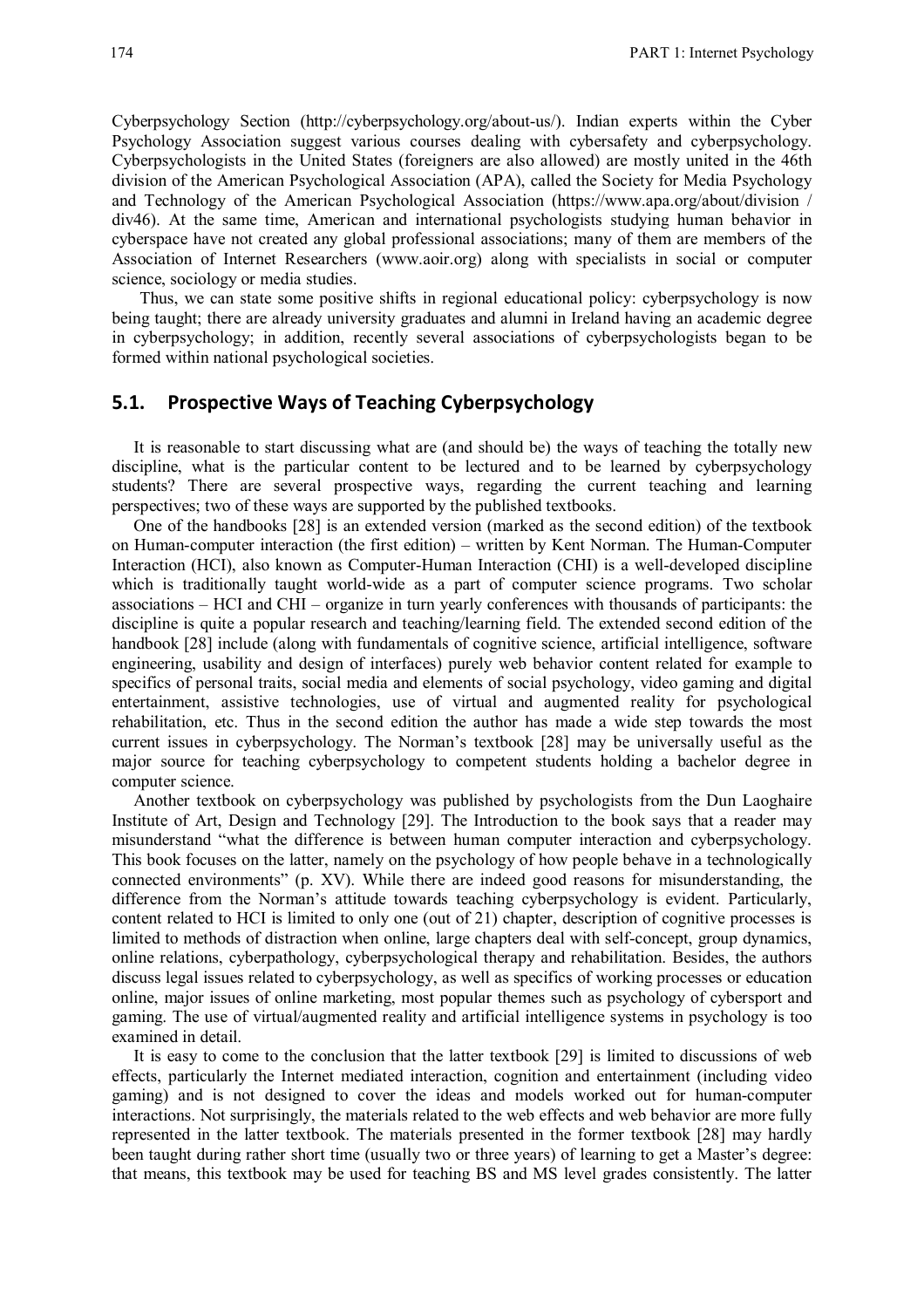textbook [29] is not covering the HCI materials; it can be used parallel to the abovementioned handbook [28] for example to teach Master's degree curriculum in cyberpsychology to students holding a bachelor degree in computer science or in human-computer interaction, or else to other students who are competent in computer science. It is useful to mention that the textbook under discussion [29] is enriched by several monographs and edited collections of papers [33, 34] which often present more specified and targeted content than the major textbook does. The basics of cyberpsychology may be also learned from a small but thoughtful popular book by Amichai-Hamburger [35]. The author's possible futuristic speculation prompts that new textbooks may appear soon enough.

Lastly, the third way of teaching cyberpsychology is not fully covered by textbooks since it is based on the programs of particular lecturers' courses with *ad hoc* literature sources, such as monographs, collective monographs or edited collections of chapters, and journal articles. Supposedly, the most part of world-wide lecturers prefer exactly this way of teaching cyberpsychology. The author, for example, is teaching in the Moscow University an introductory course of cyberpsychology to general psychology students (they are learning to receive an equivalent of a Master's degree) during the last 26 years; needless to mention, the main components of the course have been several times seriously updated, following the innovations in digital technologies and in the changing ways the human beings use new technologies (what is sometimes called Web 2.0.). It is possible to notice that even definitions and terminology have changed a lot during this rather long time period: the fact of numerous changes has been thoroughly confirmed in a structured review [36] of the academic sources published from 1994 up to 2019 on the themes close to the use of social media, also known as «virtual communities» and «social networks», while the starting point was the shortly used and long-time ago forgotten term «computer-supported social networks». At the same time, it is reasonable to draw attention to a recent attempt to give a somewhat ambiguous name «cognitive gadgets» [37] to several evolutionary cognitive mechanisms which ensure our rational and intelligent social and cognitive behavior.

#### **5.2. Teaching Cyberpsychology in Russia**

Like the whole world, Russian educationists noticeably lag behind from the Dun Laoghaire Institute and from several British universities in teaching cyberpsychologists and in uniting specialists in cyberpsychology within professional communities. At the same time Russian universities do not lag behind educational institutions in the USA, European Community, Australia and other countries: during the last two years several universities in Russia have already started to teach cyberpsychology to psychology students. In particular, Master's programs in cyberpsychology are already open at Moscow (namely, at the Moscow Lomonosov State University and at the Russian State Social University) as well as at least two cities with high scholar traditions, such as Nizhny Novgorod (the Lobachevsky State University) and Stavropol (the Stavropol State University); besides, several more universities in Russia are about to start teaching this discipline in the Fall, 2021. To the best of the author's knowledge, similar specializations are being also opened at several universities and colleges in the nearby former Soviet states: Belarus (in Minsk), the Ukraine (in Odessa), Moldova (in Kishinev).

This initiative is reasonable: on the one hand, the accelerated development of digital technologies and the daily use of smartphones, computers, tablets and/or various gadgets, give reasons for concern that intensive digital life may lead children and adults to unexpected social and psychological risks; on the other hand, it is easy to mark a noticeable enthusiasm and fandom attitudes towards gadgets which increasingly replace traditional ways of implementing communicative, labor, cognitive, entertaining (such as video gaming or YouTube/Netflix watching) and other types of activities, mediate dyadic or group relationships and act as a new sort of media. All this increases the importance of conducting psychological research aimed at identifying the real pros and cons of the daily use of digital technology products. To carry on such investigations and to mark recommendations referring to the age related and cognitive/mental development related specifics in the use of digital technologies, there is a need in a growing number of professionals in cyberpsychology.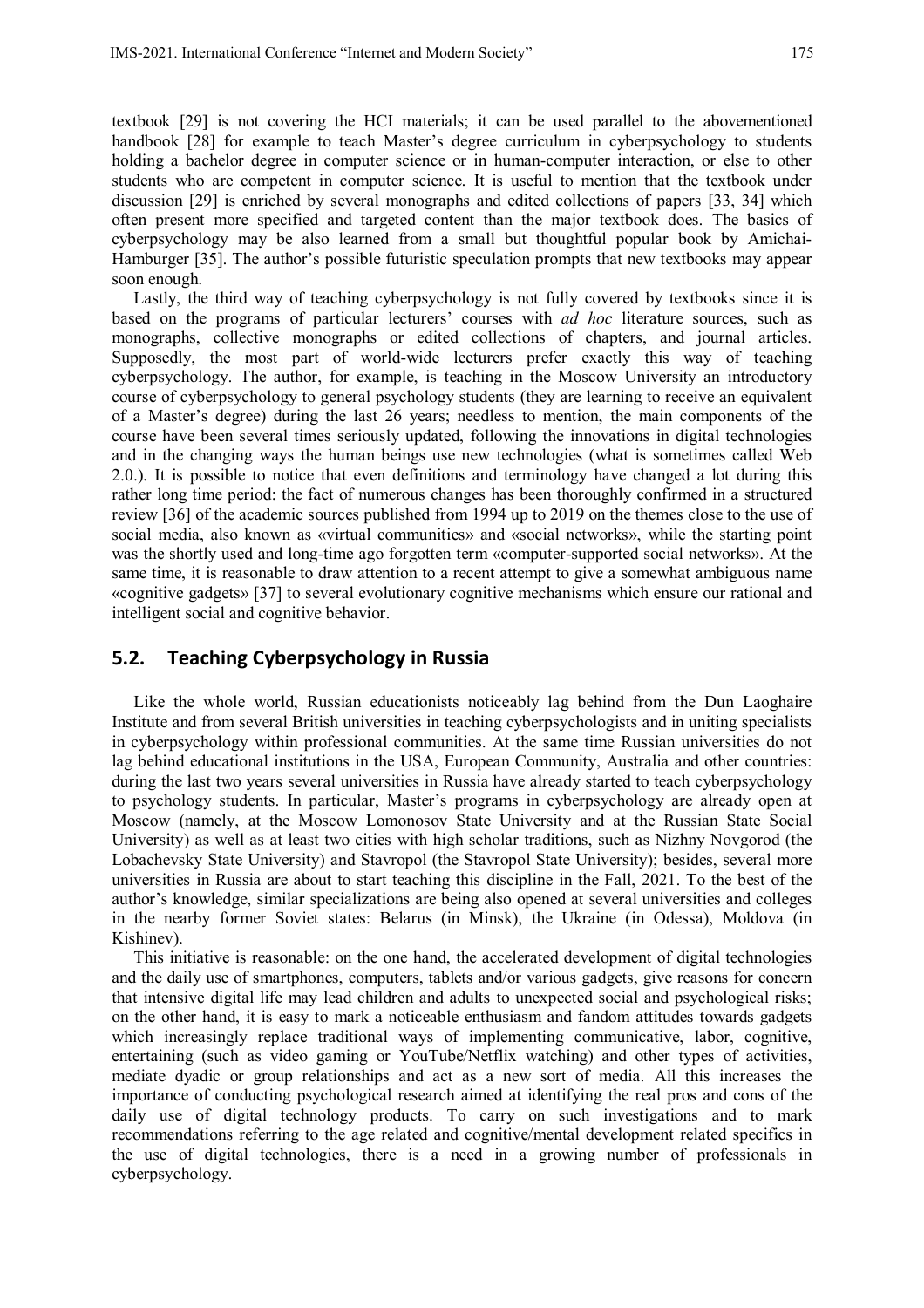Neither of the first two prospective ways of teaching cyberpsychology, mentioned in the previous section, is being used in Russia, mostly due to the fact that no textbooks in Russian language are available. To the best of the author's knowledge, all the Master's current and planned would-be cyberpsychology programs are targeted on teaching bachelors in psychology and/or neighbouring disciplines in social sciences or humanities – or at least those who had previously got education in engineering but acquired strong interests in a psychology-centered field of knowledge. Thus, students in computer science and applied mathematics as a rule are not systematically taught fundamentals of cyberpsychology.

The catalogue of scientific and educational disciplines which are being developed in Russia does not include such points as "Human-computer interaction" (HCI) or "Computer-human interaction" (CHI) – the disciplines that are well-developed outside Russia [28]; research work within these fields has been done (if any) by non-numerous enthusiasts at best [20, 27]. As a result, there is no way that the newcomers into the Master's programs (the programs last 2-3 years) in cyberpsychology can be taught the full course of HCI/CHI: the volume of material to be necessarily taught may be compared to acquiring additionally to the introductory and advanced courses in cyberpsychology also full education in computer science.

That means, the approved way of teaching M.S. in cyberpsychology in Russia is the third of abovementioned ways, i.e. teaching to comprehend and probably correct patterns of web behavior – individual or group – and explain web effects but not advanced models common for such disciplines as computer science or HCI/CHI. Practice will show which way of teaching and learning cyberpsychology will become the most up-to-date in the close time period. Right now, the Russian lecturers in cyberpsychology lack textbooks and construct *ad hoc* programs; students follow the lectures and read diverse literature sources, i.e. research books and papers recommended by the lecturers.

This approach to teaching and learning cyberpsychology has already been criticized by Ukrainian experts from the Laboratory of Crisis and Disasters Psychology at the Ukrainian National University of Civil Protection. They mark that the «leading scholars from Europe and North America» have come to a consensus saying that «academic and practical field of cyberpsychology is much broader than Internet psychology or web psychology and is including interaction between man and machine, in particular human – computer interaction (HCI)» [38, Р. 145]). Instead, as the Ukrainian experts mark, the «Russian school of cyberpsychology stays … at an earlier stage of equating сyberpsychology and Internet psychology» [38, Р. 146].

Thus, as it is easy to notice, views differ, which is a positive fact. Indeed, any differentiation of views brings society closer to following different or even opposite educational paths, checking their effectiveness and making obviously identified corrections aimed at building sound educational directions, ultimately – at offering particular students who keep genuine interest in cyberpsychology the most suitable trajectories of receiving high-quality education. Anyway, it is the first time in the history of our civilization that such a new field as cyberpsychology, or the Internet psychology has started to be a regular course taught world-wide at colleges and universities, both on the bachelor's and master's level.

#### **6. Acknowledgements**

The study was supported by the Russian Science Foundation, project # 18-18-00365

#### **7. References**

- [1] B. Sparrow, J. Liu, D. M. Wegner, Google effects on memory: Cognitive consequences of having information at our fingertips, Science 333 (2011) 776-778. DOI: 10.1126/science.1207745.
- [2] M. McLuhan, Understanding Media: The Extensions of Man. McGraw Hill, New York, N.Y., 1964.
- [3] M. Spitzer, Digitale Demenz: Wie wir uns und unsere Kinder um den Verstand bringen [Digital Dementia: What We and Our Children are Doing to our Minds], Droemer Knaur, 2012.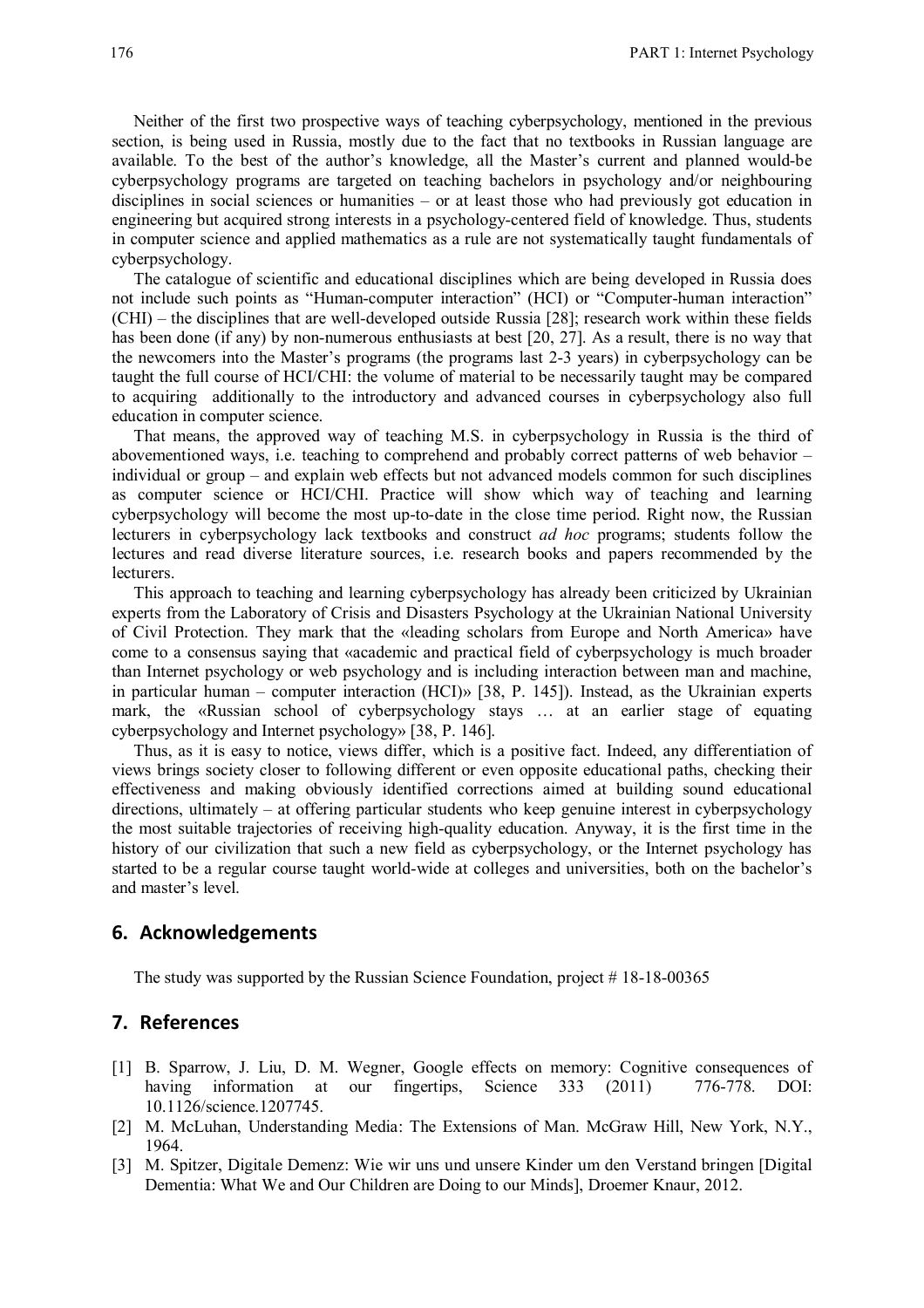- [4] A. Alter, Irresistible: The Rise of Addictive Technology and the Business of Keeping Us Hooked, Penguin Press, New York, NY., 2017.
- [5] J. M. Twenge, iGen: Why today's super-connected kids are growing up less rebellious, more tolerant, less happy – and completely unprepared for adulthood, Atria Books, New York, NY, 2017.
- [6] P. Zimbardo, N.D. Coulombe, Man (Dis)connected: How technology has sabotaged what it means to be male and what can be done, Rider, London, 2015.
- [7] E. Tucker, Guardians of the Living: Characterization of Missing Women on the Internet, in T.J. Blank (Ed.), Folklore and the Internet: Vernacular Expression in a Digital World, University Press of Colorado, Utah State University Press, 2009, pp. 67-79.
- [8] R. Bartle, Designing Virtual Worlds. New Riders Publishing, Indianapolis, IN, 2003.
- [9] D. Crenshaw, The Myth of Multitasking: How "Doing It All" Gets Nothing Done, 2nd Edition, Mango Publ., Coral Gables, FL, 2021.
- [10] A. Gazzaley, L. Rosen, The Distracted Mind: Ancient Brains in a High-Tech World, The MIT Press, 2017.
- [11] M.L. Courage, A. Bakhtiar, C. Fitzpatrick, S. Kenny, K. Brandeau, Growing up multitasking: The costs and benefits for cognitive development, Developmental Review 35 (2015) 5-41. doi: 10.1016/j.dr.2014.12.002
- [12] G. Soldatova, S. Chigarkova, E. Nikonova, D. Vinitskiy, The Relationship of Media Multitasking to Adolescents' Productivity and Executive Functions, in: R. V. Bolgov, A. V. Chugunov, A. E. Voiskounsky (Eds.) Internet and Modern Society (IMS-2020), Proceedings of the International Conference "Internet and Modern Society" (St. Petersburg, Russia 17-20 June 2020), Ceur-WS, Сham, 2020 pp. 362-370.
- [13] C. Montag, M. Reuter (Eds), Internet Addiction: Neuroscientific Approaches and Therapeutical Implications Including Smartphone Addiction, Volume in the Series "Studies in Neuroscience, Psychology and Behavioral Economics", Springer International Publishing, 2017. doi: 10.1007/978-3-319-46276-9.
- [14] M. Harris, Kids These Days: Human Capital and the Making of Millennials, Little, Brown & Co. Hachette Book Group, New York, NY, 2017.
- [15] M.O. Jackson The Human Network: How Your Social Position Determines Your Power, Beliefs, and Behaviors, Vintage Books, New York, NY, 2019.
- [16] Plato. Complete Works, J. M. Cooper (Ed.), Hackett, Indianapolis, IN, 1997.
- [17] U. Eco, Against the loss of memory, 2018, URL: https://anarchivio.wordpress.com/2018/02/20/against-the-loss-of-memory-umberto-eco/
- [18] A.R. Luria, The Mind of a Mnemonist: A Little Book about a Vast Memory, Revised edition, Harvard University Press, 1987.
- [19] A. Voiskounsky, The Origin and Current Status of Cyberpsychology in Russia, in: Zh. Yan (Ed.), Encyclopedia of Cyber Behavior, IGI Global, Hershey, PA, 2012, pp. 1328-1338.
- [20] A. Voiskounsky, Development of the Internet Psychology in Russia: An Overview, in: D.A. Alexandrov, A. V. Boukhanovsky, A. V. Chugunov, Y. Kabanov, O. Koltsova (Eds.) Digital Transformation and Global Society, Vol. 859, Part II of the series Communications in Computer and Information Science, Springer Verlag, 2018, P. 215-226.
- [21] A. Bowles, The Changing Face of the RuNet, in: H. Schmidt, K. Teubener, N. Konradova (Eds.), Control + Shift: Public and Private Usages of the Russian Internet, Books on Demand GmbH, Norderstedt, Germany, 2006, pp. 21-33.
- [22] E. Dyson, Release 2.0: A Design for Living in the Digital Age, Broadway Books, New York, NY, 1997.
- [23] E. Kiselyova, M. Castells, Russia in the Information Age, in: Victoria Bonnell and George Breslauer (Eds.), Russia in the New Century: Stability Or Disorder?, Westview Press, Boulder, CO, 2001. pp. 126-157.
- [24] N. Konradova, The Rise of Runet and the Main Stages of Its History, in: Sergey Davydov (Ed.), Internet in Russia. A Study of the Runet and Its Impact on Social Life, Springer Verlag, 2020, pp. 39-61. doi: 10.1007/978-3-030-33016-3\_3
- [25] A. Soldatov, I. Borogan, The Red Web: The Struggle Between Russia's Digital Dictators and the New Online Revolutionaries, Public Affairs, New York, N.Y., 2015.